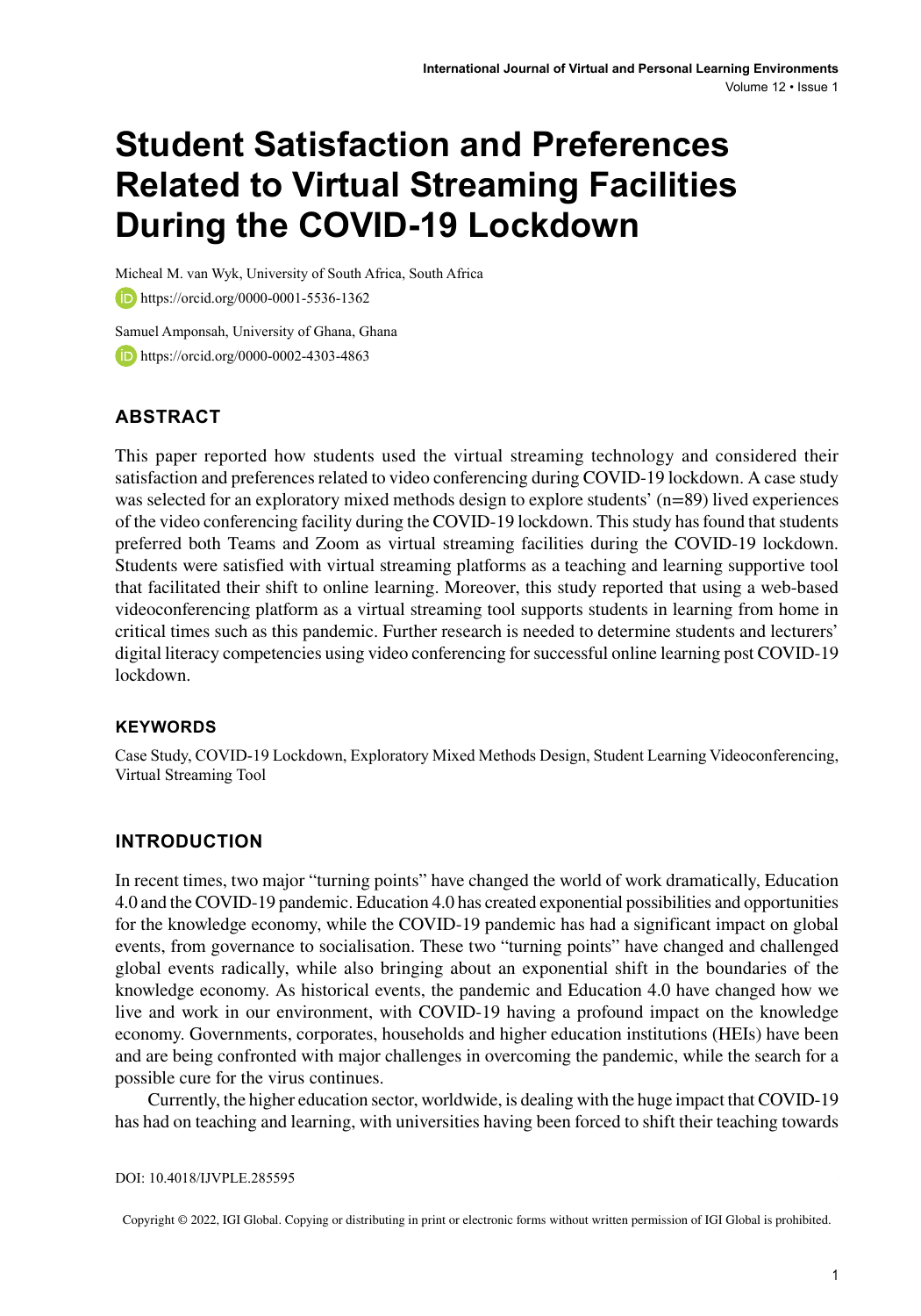e-learning and/or blended learning modes. Globally, institutions of higher learning have ventured into online videoconferencing as part of teaching and learning. Many hours of conventional teaching and learning at contact or residential and distance education universities have been lost and this has taken a serious toll on academic performance and also, possibly, on throughput rates. To make up for lost time, universities have started to employ online videoconferencing platforms, such as Microsoft Teams or Zoom, and lecturers have been persuaded to adopt the use of videoconferencing to support their students in different learning spaces.

Laurillard (1993) coined the term "videoconferencing" to describe an online streaming facility intended to create access for students and lecturers in otherwise inaccessible spaces. Moreover, Wiesemes and Wang (2010) define video conferencing as a synchronous model of interactive transfer between groups and people, which could be by voice, video or data. Video-conferences can also be recorded for later use by either lecturers or students. Adding to this discourse, Cochrane (1996) concurs with Laurillard (1993) that this streaming medium provides access to many learning sites. In the context of this study, the researchers associate videoconferencing with using an online internet connection to stream a conference between lecturers and students and, by using the technology, they are also able to transmit audio and visual presentations. In this scenario, the video-conferences can also be recorded for later use by either the lecturers or students.

Therefore, this paper explores how students used virtual streaming technology and consider their views related to video conferencing during COVID-19 lockdown. Based on the aim of this paper, we came up with the following specific objectives:

- To determine students' experience in relation to the switch to the videoconferencing facility, as an online teaching and learning tool, during the COVID-19 lockdown.
- To investigate students' preferences and views of the virtual streaming tools used during the COVID-19 lockdown.
- To determine the effect of Teams and Zoom as virtual streaming tools (VSTs) on students' gender, satisfaction, preferences and benefits in this course during the COVID-19 lockdown.
- To explore the challenges experienced by students in using videoconferencing virtual streaming during the COVID-19 lockdown.

# **LITERATURE REVIEW**

## **A Web-Based Digitalised Framework**

In the context of this study, an integrative theoretical framework is employed. We argue that the videoconferencing facility is situated in a contextual sociocultural space (Vygotsky, 1980) that enhances students' cognition and active multiple modes of knowing (Gardner, 1983). The theories, namely the sociocultural theory of cognitive development (Vygotsky, 1980) and the web-collaborative learning (Drinkwater et al., 2004) will be the lens through which the use of a videoconferencing facility to support student learning will be examined. The originator of the sociocultural theory of cognitive development, Lev Vygotsky, posits that the community interacts, supports and develops the social, cultural and cognition abilities of the individual in the community. In this study, students and lecturers connect through a virtual streaming facility, where they interact, and where students receive support and develop their competencies. To execute these competencies, the universities, where this case study was conducted, used similar Sakai Learning Management Systems (LMSs) for teaching and learning purposes. The web-based digitalised platform, Sakai (LMS), was used to support lecturers as part of their strategy to change student views of videoconferencing during the COVID-19 pandemic. These LMS platforms provided access, as web-collaborative learning (Drinkwater et al. 2004) spaces for students and lecturers to share, participate and collaborate in an online space. Similarly, Janssen et al. (2013) and Langford and Damsa (2020) posit that digital literacy skills are vital for the successful